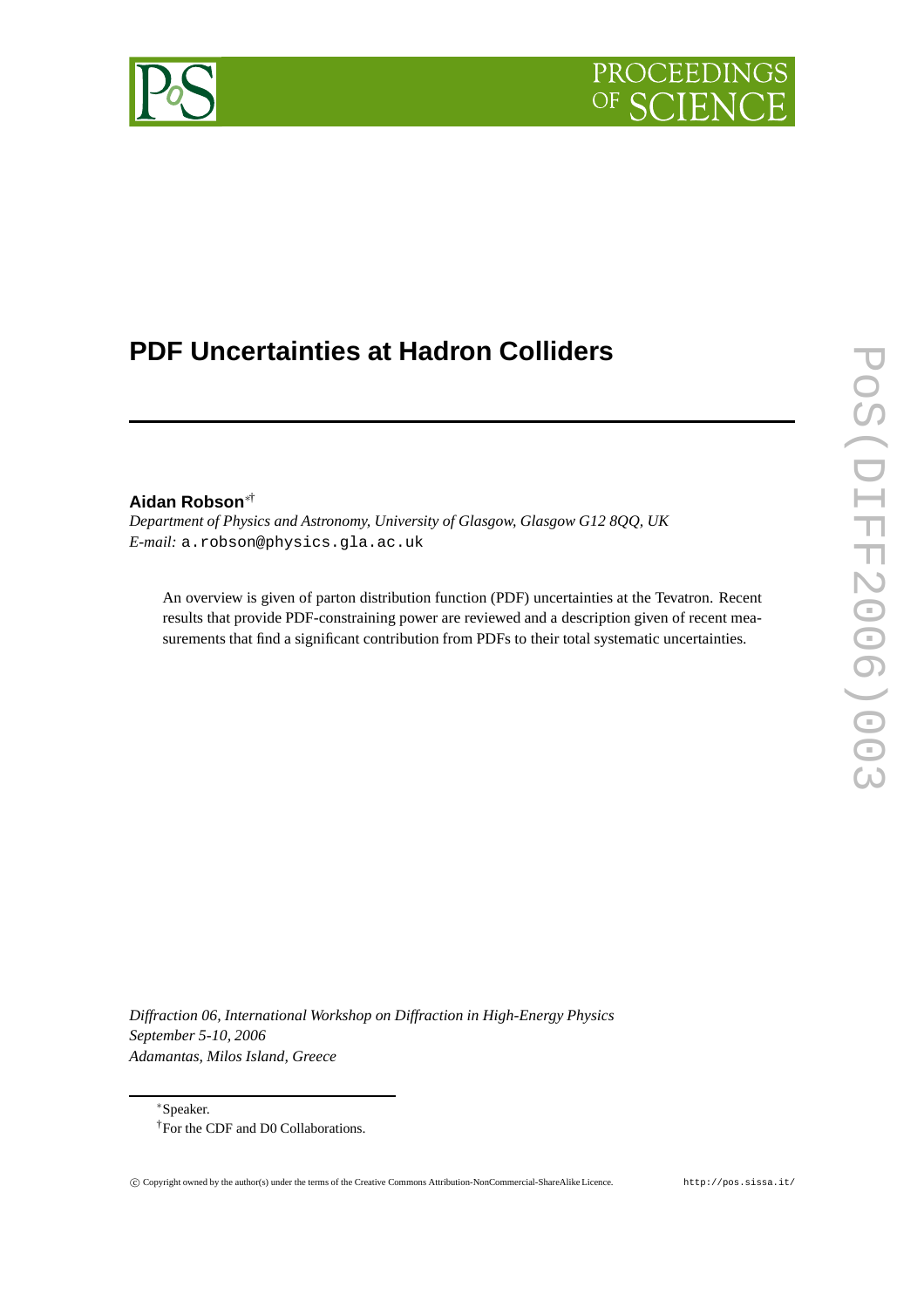## **1. Introduction**

The Tevatron experiments CDF and D0 have wide-ranging physics programmes, making precision measurements of the Standard Model and searching for new physics. From the point of view of measuring the content of the proton, data from the Tevatron act as an important pivot between the relatively low  $Q^2$  probed at HERA, the source of most of the constraints on parton densities, and the high scales that will be accessible at the LHC. After a brief introduction to the CDF and D0 experiments, this contribution discusses the quantifying of PDF uncertainties, gives a brief insight into some important measurements that find significant PDF uncertainties, and then reviews recent results that have potential to act as further constraints on PDF fits.

#### **2. The CDF and D0 experiments**

CDF and D0 are general-purpose detectors, designed to trigger on and accurately reconstruct electrons, muons, charged tracks, jets, and the imbalance in measured energy that comes from neutrinos. CDF has excellent tracking capabilities provided by a drift chamber covering  $|\eta| < 1$ , and extended forward by silicon detectors. A muon system provides coverage for  $|\eta| < 1.5$ , and calorimetry extends to  $|\eta| < 3$ . D0 has excellent muon coverage for  $|\eta| < 2$  and calorimetry for  $|\eta|$  < 4. The D0 fibre tracker covers the region  $|\eta|$  < 1.8.

### **3. PDF uncertainties**

#### **3.1 Quantifying PDF uncertainities**

PDFs are parameterised fits to many sets of data collected by deep inelastic scattering, fixedtarget and hadron collider experiments. Several groups provide PDF sets, and among the most widely used are those from the CTEQ and MRST collaborations [1, 2]. As an example, the functional form used by the CTEQ collaboration is:

$$
xf_a(x,Q_0) = A_0x^{A_1} \cdot (1-x)^{A_2} \cdot e^{A_3x} \cdot (1+A_4x)^{A_5},
$$

where *a* are combinations of u-, d-,  $\bar{u}$ - and  $\bar{d}$ -quarks and the gluon, and  $f_i(x, Q)$  is the probability of finding parton *j* carrying a fraction *x* of the proton's momentum, when it is probed at scale *Q*. Of the resulting 30 parameters  $A_i^a$ , 10 are fixed. The remaining free parameters are determined at a low scale  $Q_0 = 1.3$  GeV, and QCD evolution equations are used to extract values for the parton densities at the high values of *Q* <sup>2</sup> of interest at the Tevatron.

A relatively recent development is the provision of PDF 'error' sets that encode uncertainties in and disagreements between the fitted data [3, 4]. Eigenvectors are formed in  $A_i$ -space – 20 eigenvectors for CTEQ and 15 for MRST – and for each eigenvector, two complete PDF sets are provided corresponding to the changes in each direction of that eigenvector that increase the  $\chi^2$  of the overall fit by a given amount from its minimum. The CTEQ collaboration provides error PDF sets at  $\Delta \chi^2 = 100$  from its best fit, and the MRST collaboration uses  $\Delta \chi^2 = 50$ .

Using these error PDF sets in the same way as the best-fit sets, as input to a cross-section calculation or event generator and detector simulation, enables a determination of the PDF uncertainty for a particular measurement.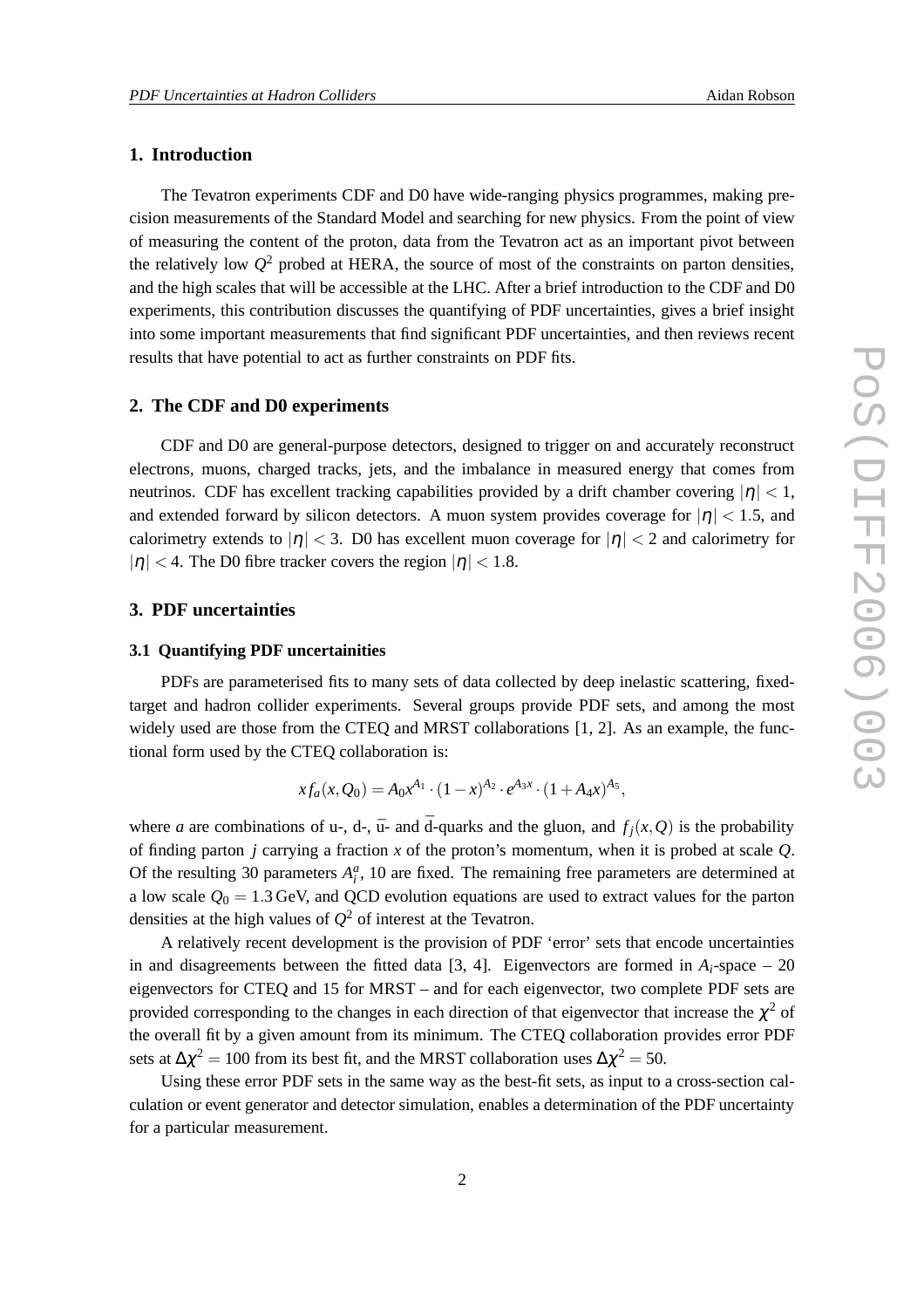#### **3.2 Current limitations arising from PDF uncertainties**

**W and Z cross-sections.** Some of the earliest high-precision high-*p<sup>T</sup>* measurements to come from CDF during Run 2 of the Tevatron were the W and Z cross-section measurements [5]. The uncertainties on these measurements are dominated by the 6% luminosity uncertainty common to all Tevatron cross-section measurements, but other than that the systematic uncertainties are very well under control, to better than 2%. One of the largest contributions to the systematic uncertainty is the PDF uncertainty, at  $\sim$  1%.

The ratio of W to Z cross-sections is of interest because several fundamental parameters of the Standard Model can be extracted from it, and experimentally many of the uncertainties cancel when taking the ratio, including the luminosity uncertainty which cancels entirely. However in the CDF measurement there remains a significant PDF uncertainty in the ratio and therefore in the extracted value of the W boson width  $\Gamma(W) = 2092 \pm 42$  MeV, with a 0.6% contribution to the total uncertainty coming from PDFs.

In this situation, one approach is to design a measurement specifically to minimise the PDF uncertainties. It was realised that the non-cancellation of the PDF uncertainty in the ratio measurement is largely a result of the very different rapidity distributions of W and Z events accepted in the analysis. In a new analysis that is ongoing, by making the W and Z event selections identical (requiring only one lepton even for Z events) and determining the ratio of cross-sections by fitting observed kinematic distributions with a combination of W and Z simulated events, the PDF uncertainty is expected to be reduced to 0.3%.

**Top pair production.** The current combined CDF t-quark cross-section measurement, using 760 pb<sup>-1</sup> of data, is  $\sigma(p\bar{p} \rightarrow t\bar{t}) = (7.3 \pm 0.5_{stat} \pm 0.6_{sys} \pm 0.4_{lum})$  pb [6]. However the best theoretical calculation gives  $\sigma(p\bar{p} \to t\bar{t}) = 6.7^{+0.7}_{-0.9}$  pb [7], which includes an uncertainty of ~10% from PDFs. In this case, imperfect knowledge of the proton content is limiting our ability to test the Standard Model.

**W boson mass.** The neutrino produced in the leptonic decay of a W boson escapes the detector, so the W boson mass is measured by fitting to templates of lepton momentum transverse to the beam direction, to the measured energy imbalance in the transverse plane or to a mass  $m<sub>T</sub>$ constructed only from transverse quantities. The W mass measurement is still being finalised but CDF has evaluated the uncertainties for its 200  $pb^{-1}$  dataset. The total uncertainty is projected to be 76 MeV, which is dominated by the lepton and recoil energy scales and resolution. However these leading systematic uncertainties scale roughly with luminosity and will be correspondingly reduced in the next iteration of the analysis. In contrast, the contribution to the uncertainty of 15 MeV from the PDFs will not reduce and will be a significant component of the total expected uncertainty of 40 MeV for Run 2.

#### **4. PDF-constraining measurements**

Given these examples of current Tevatron measurements that are sensitive in different ways to the description of the proton, conversely we would like to construct precision measurements with the aim of better constraining the PDF fits. The rest of this contribution will discuss several such measurements that are currently underway.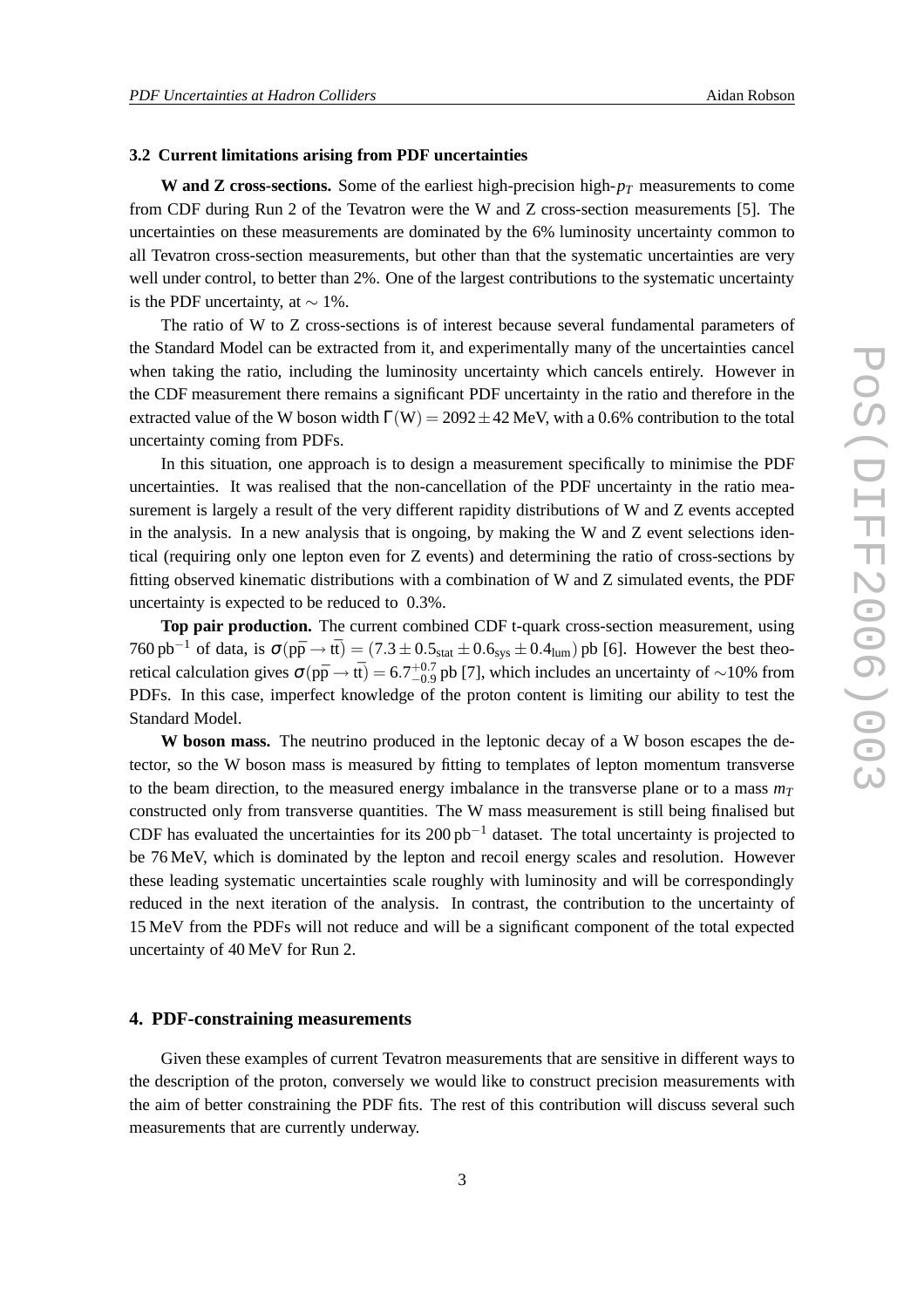#### **4.1 Z rapidity**

Z boson production is the simplest high-*p<sup>T</sup>* process at the Tevatron and has the advantage that in the clean dielectron and dimuon decay channels, the Z bosons are fully reconstructable. The good lepton coverage of CDF and D0 means that both experiments have access to almost the full kinematic range of Z production. The rapidity *y* of the Z is closely related to the fractions  $x_{1,2}$ of the (anti)proton momentum carried by the colliding partons, and at leading order the relation  $x_{1,2} = \frac{m_Z}{\sqrt{s}} e^{\pm y}$  holds exactly. A measurement of the Z rapidity is therefore a direct probe of the parton distributions.

D0 has measured the Z rapidity distribution in the electron channel using 337 pb<sup>-1</sup> of data, as shown in Fig. 1, and has observed good agreement with the NNLO prediction. There is potential for constraining PDFs in the high rapidity region, corresponding to extreme values of *x* where the PDFs are less well known, with significantly increased statistics and correspondingly smaller efficiency uncertainties.



**Figure 1:** Left: Z rapidity measured by D0 in the electron channel using 337 pb−<sup>1</sup> . Right: Fractional uncertainties.

#### **4.2 Forward W boson production**

Since the neutrino produced in the leptonic decay of a W boson escapes the detector, the W boson rapidity cannot be directly reconstructed. However as a first differential measurement of the W boson cross-section CDF has measured the cross-section for events in which the electron is reconstructed in one of the forward calorimeters,  $1.2 < |\eta_{\text{electron}}| < 2.8$  [8]. The measurement uses 223 pb<sup>-1</sup> of data and relies on silicon-only tracking at high  $\eta$ . The acceptance for the central ( $|\eta_{\text{electron}}|$  < 1.1) and forward analyses is shown as a function of W rapidity in Fig 2, and it can be seen that the analyses are complementary. Also shown is the transverse mass  $m_T = \sqrt{2E_T^{\ell}E_T^{\nu}(1-\cos{(\phi_{\ell\nu})})}$ , which demonstrates that the data are very well described and that the backgrounds are small, even far forward in the detector.

From forward events, the total W boson cross-section is measured to be  $\sigma(p\bar{p} \rightarrow W) \cdot Br(W \rightarrow$  $ev$ ) = (2796  $\pm$  13<sub>stat</sub>.  $^{+95}_{-90}$  sys  $\pm$  162<sub>lum</sub>) pb, which is in good agreement with the measurement from central events [5] of  $\sigma(p\bar{p} \rightarrow W) \cdot Br(W \rightarrow eV) = (2771 \pm 14_{stat} \pm 62_{sys} \pm 166_{lum})$  pb.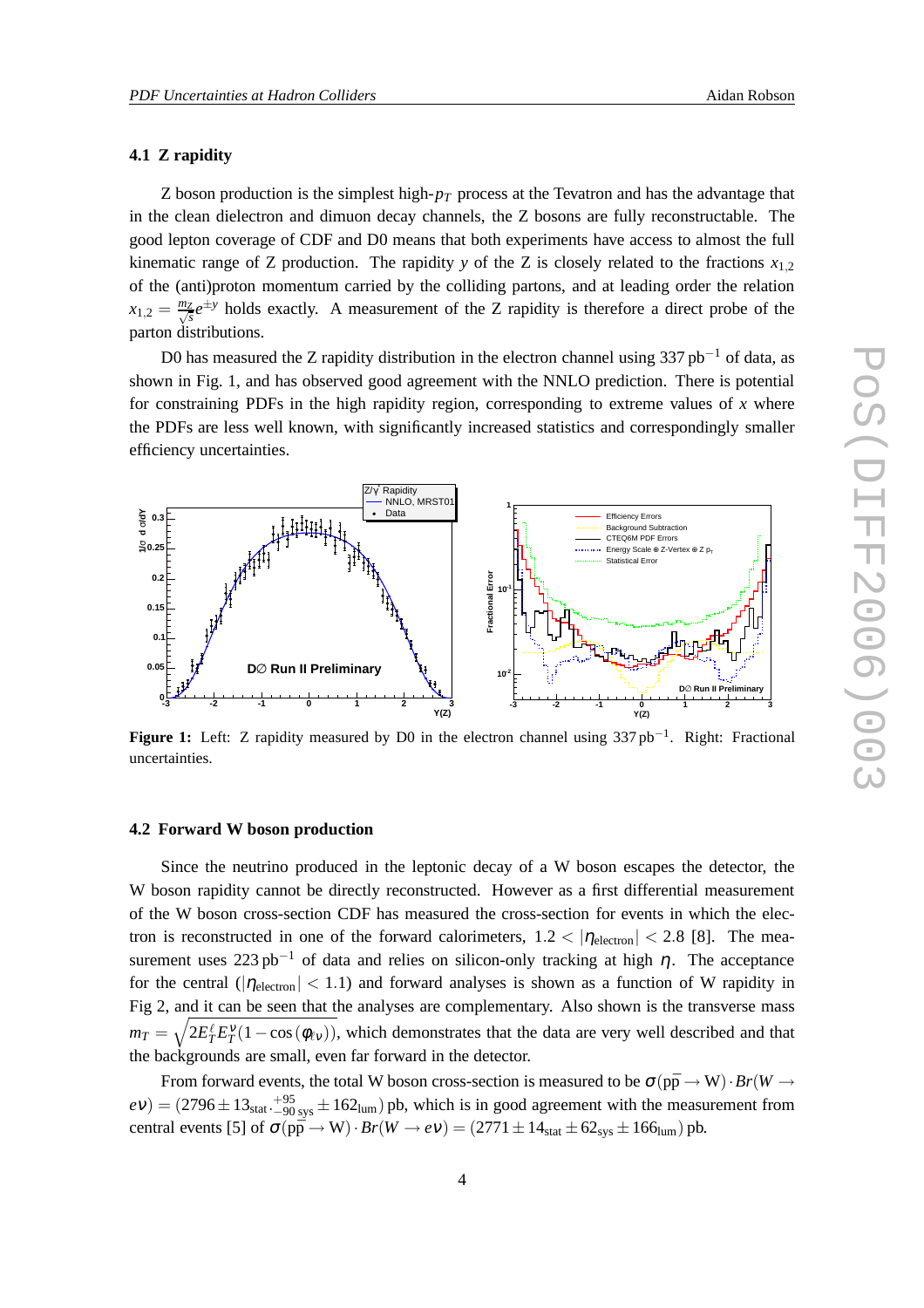![](_page_4_Figure_2.jpeg)

**Figure 2:** Left: W boson acceptance for central and forward measurements. Right: Transverse mass *m<sup>T</sup>* for forward W events.

The visible cross-section  $\sigma_{vis}$  is defined as  $\sigma_{vis} = \sigma_{total} \cdot A$  where *A* is the detector acceptance; then the ratio of the visible cross-sections in the central and forward regions can be compared to predictions using different PDF sets.

The analysis yields:

$$
R_{\rm vis}^{\rm central/forward}({\rm CDF}) = 0.925 \pm 0.033,
$$

and the predictions are:

$$
R_{\rm vis}^{\rm cen/fwd}({\rm CTEQ6.1}) = 0.924 \pm 0.037 ~,~ R_{\rm vis}^{\rm cen/fwd}({\rm MRST01E}) = 0.941 \pm 0.012
$$

With more data, this measurement could be useful as an input to PDF fits.

#### **4.3 W charge asymmetry**

The rapidity is not the only handle available on W boson production. Since on average a higher fraction of the proton momentum is carried by u-quarks than by d-quarks,  $W^+$  tend to be boosted in the proton (forward) direction and W− in the antiproton direction, resulting in a non-zero W charge asymmetry at a given rapidity. Experimentally the observable asymmetry is that of the decay leptons, which is diluted from the boson production asymmetry by the preferential emission of the charged lepton opposite to the boson direction in a V–A interaction.

The W charge asymmetry is sensitive to the ratio of d- to u-quarks which is otherwise not well-constrained, particularly at high *x*; and the first measurement from CDF, published in 1998 [9], changed the best-fit d-quark density by around 30% at  $Q = 20 \,\text{GeV}$ .

D0 has recently made its first measurement of the W charge asymmetry, using 230 pb<sup>-1</sup> of data in the muon channel [10]. The analysis requires an isolated track with hits in both the fibre tracker and the silicon system; and the principal systematic uncertainty is associated with the hadronic energy scale, used in the computation of the missing transverse energy associated with the neutrino. The result is given in Fig. 3 and since the experimental uncertainties are already smaller than the shaded band showing the PDF uncertainties, it should provide some constraining power.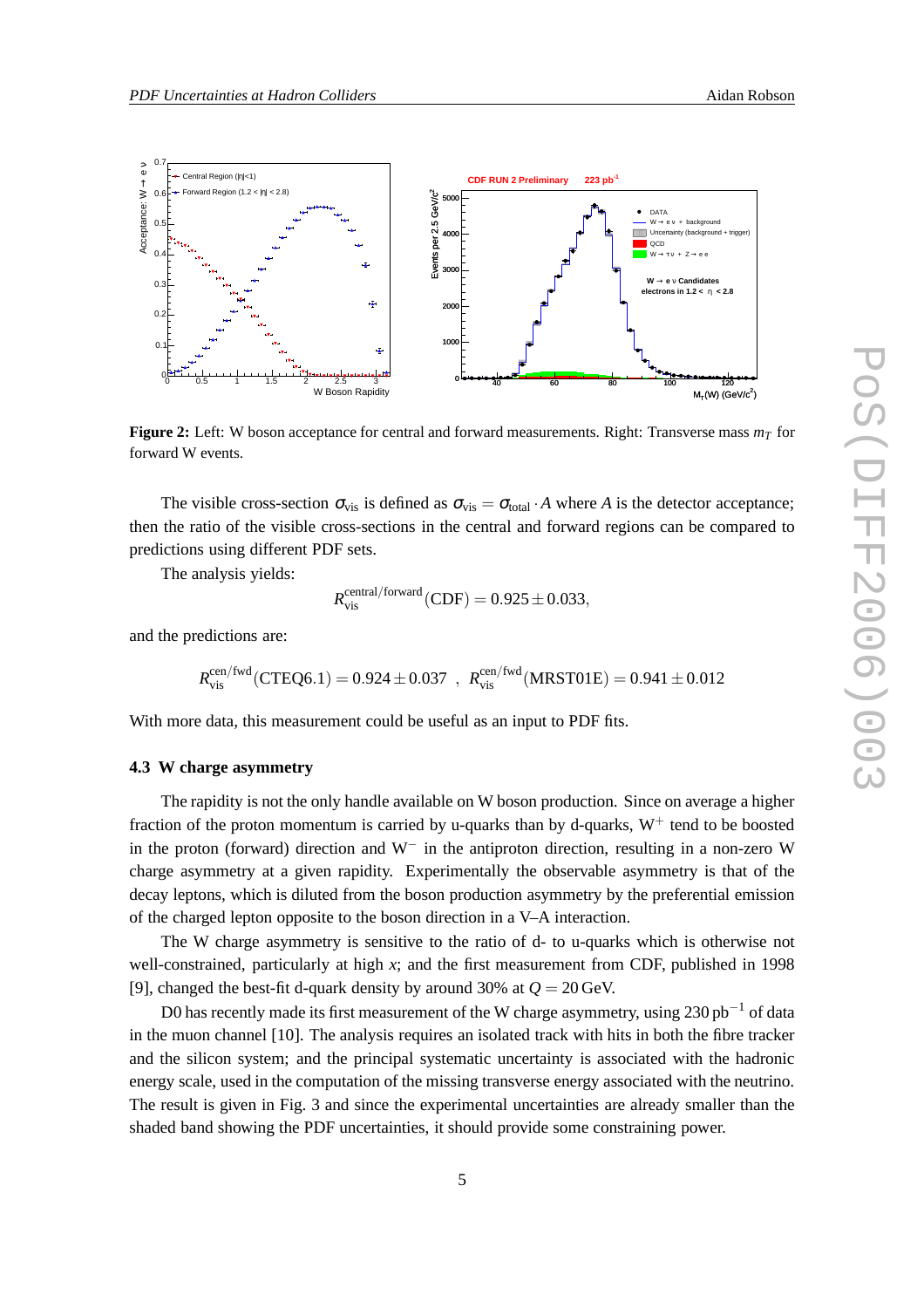CDF has an earlier measurement using  $170$  pb<sup>-1</sup> of electron data, in which the events are separated into two bins of transverse energy:  $25 < E_T < 35$  GeV and  $35 < E_T < 45$  GeV [11]. Since the effect of the unknown longitudinal component of the neutrino momentum is smaller for higher  $E_T$  electrons, more of the production asymmetry is preserved in the higher  $E_T$  range. Furthermore, for a given  $\eta_{\text{electron}}$ , the two  $E_T$  ranges probe different W boson rapidities and hence different *x*. The result for the higher  $E_T$  range is shown in Fig. 3.

![](_page_5_Figure_3.jpeg)

**Figure 3:** Left: D0 W charge asymmetry measurement in the muon channel, using 230 pb−<sup>1</sup> . Right: CDF W charge asymmetry measurement in the electron channel using 170 pb−<sup>1</sup> , for the high *E<sup>T</sup>* range.

CDF is currently finalising a new measurement that aims to use all of the event kinematics to unfold directly back to the W boson asymmetry, which will provide even further constraining power.

#### **4.4 Inclusive jet cross-section**

The least-constrained PDF is the gluon at high *x*, with for example the CTEQ 6.1M uncertainty reaching 100% at  $x = 0.6$  for  $Q = 500$  GeV. The inclusive jet cross-section probes the gluon density directly. During Run 1 of the Tevatron CDF observed a significant excess of jets at high transverse energy,  $E_T > 300$  GeV, which prompted speculation about new physics. However when proper account was taken of the uncertainty in the PDF sets used to obtain predictions, the data were found to be consistent with the Standard Model. Having highlighted the importance of correctly assessing PDF uncertainties, this measurement can now, with more statistics, be used to constrain the PDF fits.

The increase of the Tevatron's centre-of-mass energy from 1.8 TeV to 1.96 TeV between Run 1 and Run 2 has extended the reach of the inclusive jet cross-section by around 150 GeV in *E<sup>T</sup>* , and increased the cross-section by a factor of around three at  $E_T = 500 \,\text{GeV}$ .

Events are collected using single-jet triggers and the primary interaction is required to have taken place close to the centre of the detector, less than 50 cm (D0) or 60 cm (CDF) from the nominal interaction point. The energy in the calorimeters is summed and missing transverse energy is required to be small to remove cosmic ray and beam backgrounds.

Jets are clustered by one of two clustering methods currently in use at the Tevatron: the midpoint and  $k<sub>T</sub>$  algorithms. The midpoint algorithm is based on a cone in  $(\eta, \phi)$ -space. Cones of fixed radius *R* are drawn around seed towers in the calorimeter, and then for improved infra-red safety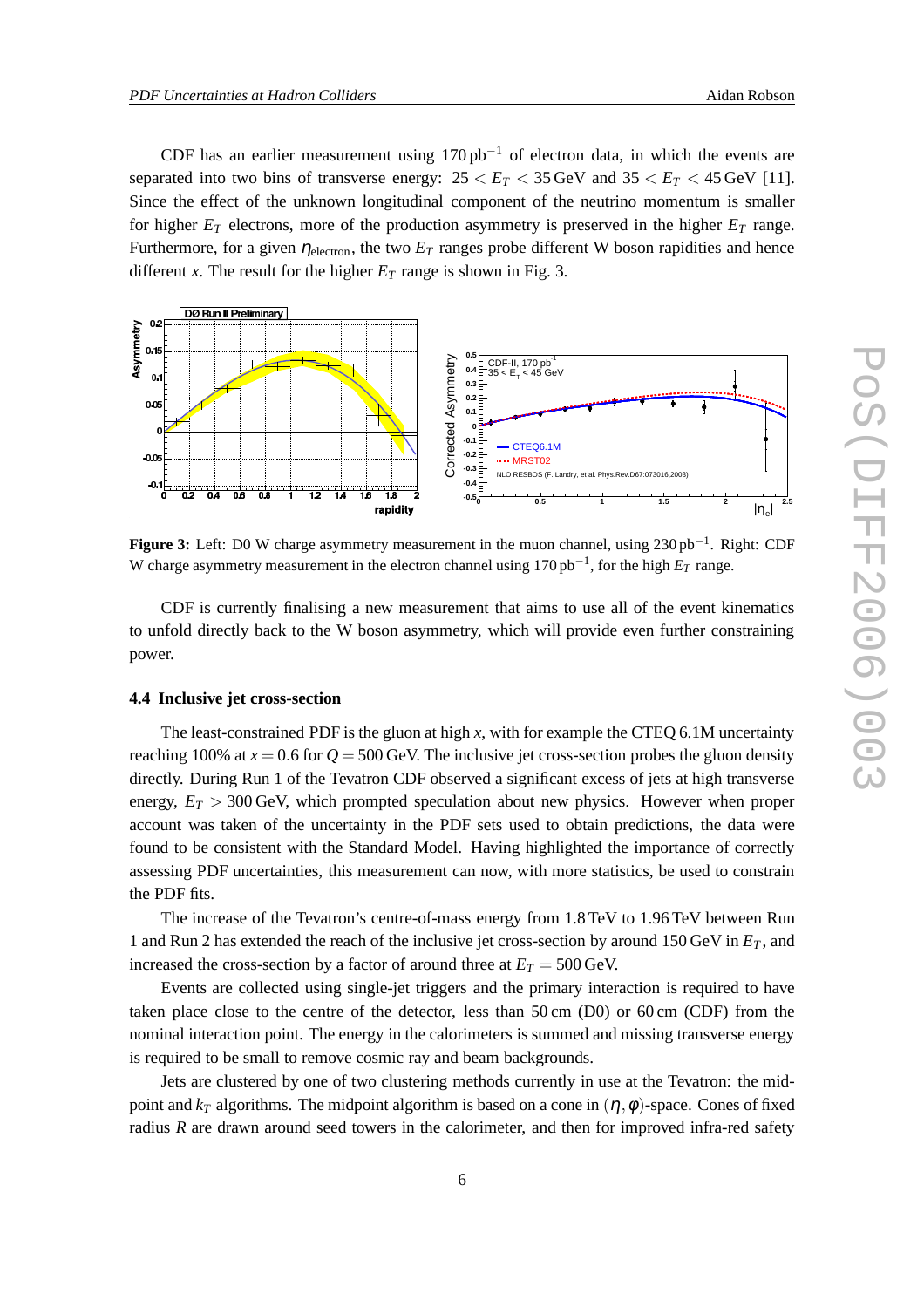an extra seed is placed at the midpoint in  $(\eta, \phi)$  of pairs of proto-jets that are separated by less than 2*R*. Then overlapping proto-jets must be merged or split, which is determined by the energy fraction that falls in the overlap region: D0 merges if  $> 50\%$  of the energy overlaps, and CDF if  $> 75\%$  of the energy overlaps. The  $k_T$  algorithm combines proto-jets according to their separation in transverse momentum  $k_T$ , starting with the smallest  $k_T$ .

The midpoint algorithm is not collinear-safe and there is some subjectivity in the merging and splitting of the proto-jets, whereas the *k<sup>T</sup>* algorithm is theoretically motivated for infra-red and collinear safety and thus for comparison with QCD predictions. However the systematic uncertainties associated with the two approaches are different and it is valuable compare the results from each.

Once jet clustering is complete, the effects of multiple proton-antiproton interactions must be removed. On average there are 1.5 inelastic  $p-\bar{p}$  interactions per bunch-crossing, but at the highest instantaneous luminosities achieved so far, this increases to 6 interactions per crossing. D0 estimates the effect of multiple interactions by subtracting 'offset energies' measured in events requiring only crossing protons and antiprotons; and CDF subtracts energies based on the number of vertices reconstructed in an event.

Both experiments use bin-by-bin energy unfolding determined from detector simulations to reconstruct hadron-level energy distributions from the measured calorimeter-level distributions, and for its final result D0 unfolds using a parameterised functional form.

In the Monte Carlo simulation used to compare with the data, perturbative QCD partons are reconstructed into jets, and non-perturbative contributions are added from the underlying event and from fragmentation.

Both D0 and CDF have made the inclusive jet cross-section measurement in several bins of jet rapidity: D0 in two bins up to  $|y| < 0.8$  and CDF in five bins up to  $|y| < 2.1$ . New physics is not expected to appear in the high rapidity bins so these can be used to constrain PDFs while maintaining sensitivity to new physics in the low rapidity bins. However the principal systematic uncertainty, the jet energy scale, is larger in the forward detectors. At CDF, a  $\pm$ 2–3% jet energy scale uncertainty translates to a  $\pm 9\%$  cross-section uncertainty at low jet  $E_T$  and  $^{+60\%}_{-40\%}$  at high jet *E<sup>T</sup>* , and the D0 uncertainties are similar.

The results are shown in Figs. 4–6. D0's measurement (Fig. 4) uses the midpoint algorithm [12]. The data have been scaled to theory at  $E_T = 100 \,\text{GeV}$  for  $|y| < 0.4$  to remove luminosity uncertainties. The shapes show excellent agreement over nine orders of magnitude of cross-section. The right-hand plot shows the experimental uncertainty band (shaded) compared to the PDF uncertainty envelope (short dash), for the higher rapidity bin.

CDF's results (Fig 5) use both the  $k_T$  and midpoint algorithms and 1 fb<sup>-1</sup> of data [13], and show excellent agreement with predictions. The fractional uncertainties are shown for the highest rapidity bin of each analysis in Fig 6, and since the experimental uncertainties are smaller than the band allowed by the current PDF fits, these measurements will improve PDF constraints, particularly on the high-*x* gluon.

#### **4.5 Z+b**

Production of Z bosons in association with b-quark jets receives contributions both from radiative b-quark generation and from the intrinsic b-quark content of the proton, the densities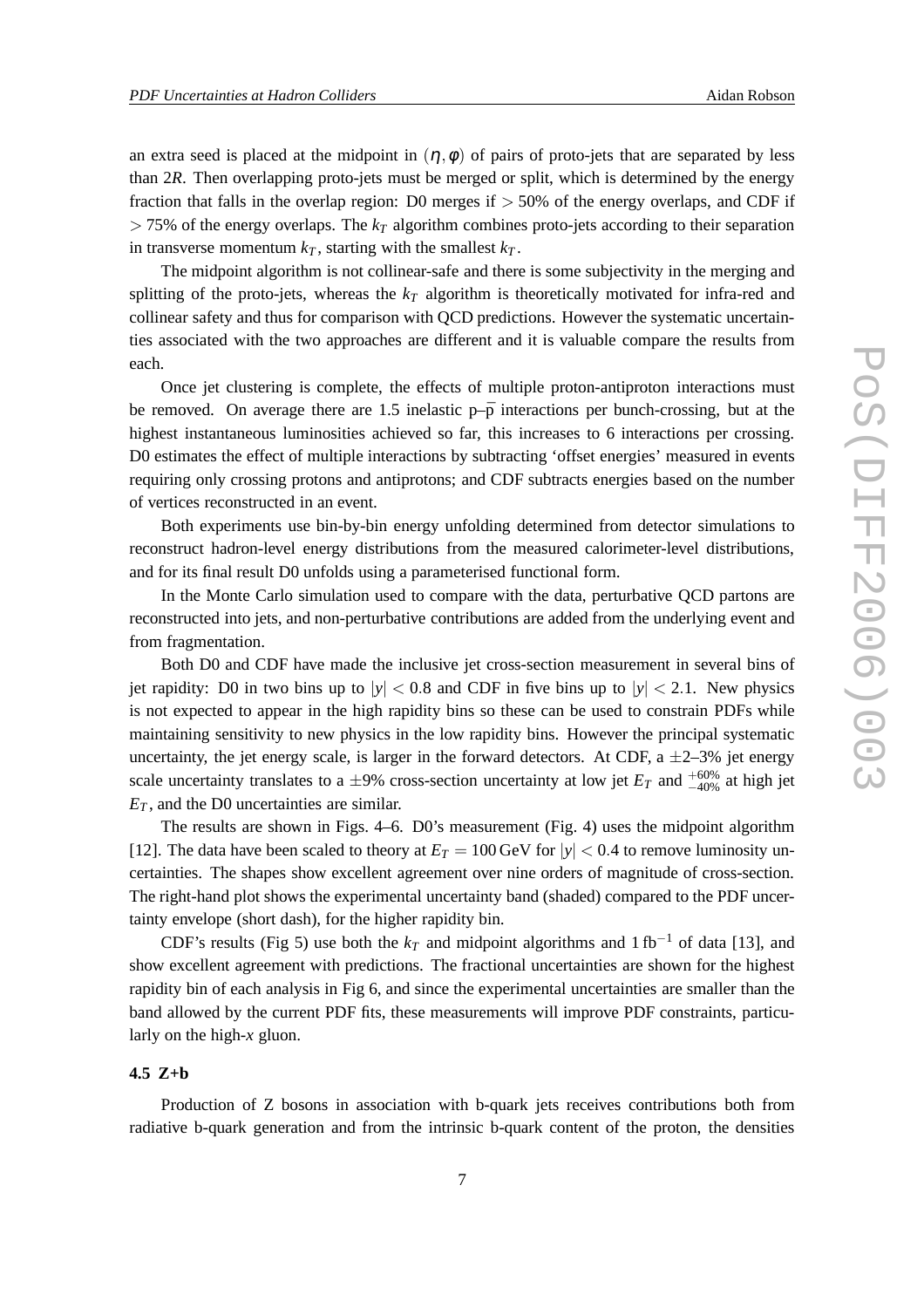![](_page_7_Figure_3.jpeg)

**Figure 4:** Left: D0 inclusive jet cross-section measurement using the midpoint clustering algorithm. Right: The ratio of measured cross-section to prediction, showing fractional uncertainties, for the higher rapidity bin.

![](_page_7_Figure_5.jpeg)

**Figure 5:** CDF inclusive jet cross-section measurements using (left) the *k<sup>T</sup>* clustering algorithm and (right) the midpoint clustering algorithm.

of which have only recently been measured for the first time. CDF measures the total crosssection  $\sigma(Z/\gamma^* + b) \cdot Br(Z/\gamma^* \to ee \text{ or } \mu\mu)$  to be  $(0.93 \pm 0.29_{stat} \pm 0.21_{sys})$  pb. To remove luminosity uncertainties, both CDF and D0 measure of the ratio  $R = \frac{\sigma(Z + b - jet)}{\sigma(Z + jet)}$ . The b-quark jets are identified by their displaced vertices relative to an event's primary vertex. CDF extracts the b-quark fraction from the reconstructed mass of all particles originating from the displaced vertex, while D0 assumes a charm content from the theoretical prediction  $N_c = 1.69N_b$ . The measured values are  $R(CDF, 335 pb^{-1}) = 0.024 \pm 0.007_{stat} \pm 0.005_{sys}$  [14] and  $R(D0, 180 pb^{-1}) =$  $0.021 \pm 0.004_{stat} + 0.002_{syst}$  [15], to be compared to the NLO prediction  $0.018 \pm 0.004$ . Although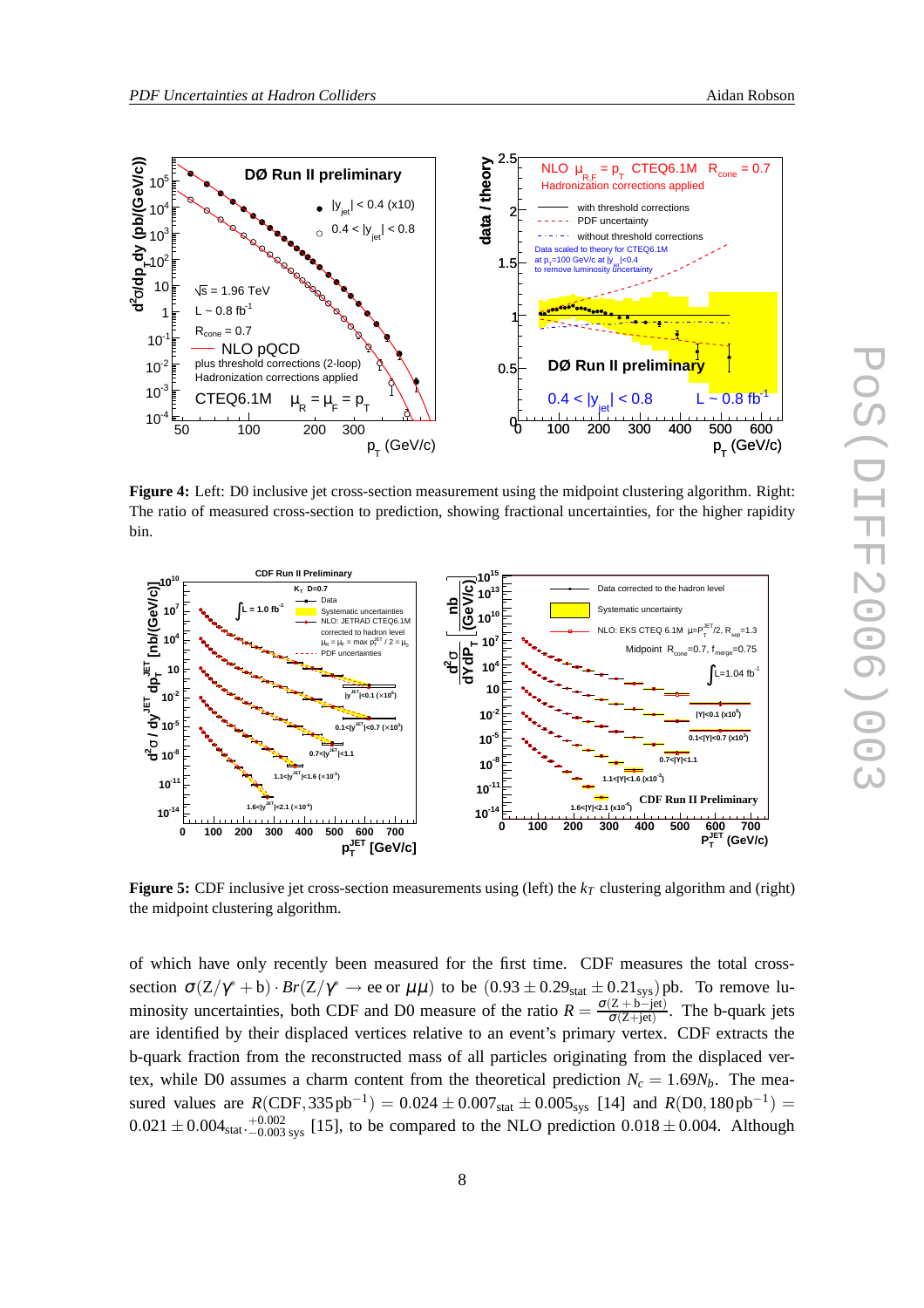![](_page_8_Figure_3.jpeg)

**Figure 6:** CDF inclusive jet cross-section fractional uncertainties in the highest jet rapidity bin,  $1.6 < |y|$ 2.1, shown for (left) the  $k<sub>T</sub>$  clustering algorithm and (right) the midpoint algorithm.

the D0 measurement uses a smaller dataset, it quotes a smaller statistical uncertainty owing to its assumption of the charm fraction.

Further investigation of this process should lead to insights into the b-quark content of the proton, which is particularly important for searches for single-top and Higgs boson production at the Tevatron, and for many processes at the LHC.

### **5. Outlook**

As the Tevatron datasets increase, PDF uncertainties become significant, entering through acceptance calculations, total theoretical cross-section predictions, template shapes and background estimates.

Both CDF and D0 have recent results for measurements that have good PDF-constraining power and are unique to the Tevatron: the W charge asymmetry, which gives access to the dquark/u-quark ratio; and the inclusive jet cross-section, which is sensitive to the high-*x* gluon. Furthermore, several other measurements are promising for providing PDF constraints with larger datasets, such as the Z boson rapidity, W bosons produced in the forward region, and Z bosons produced in association with b-quarks.